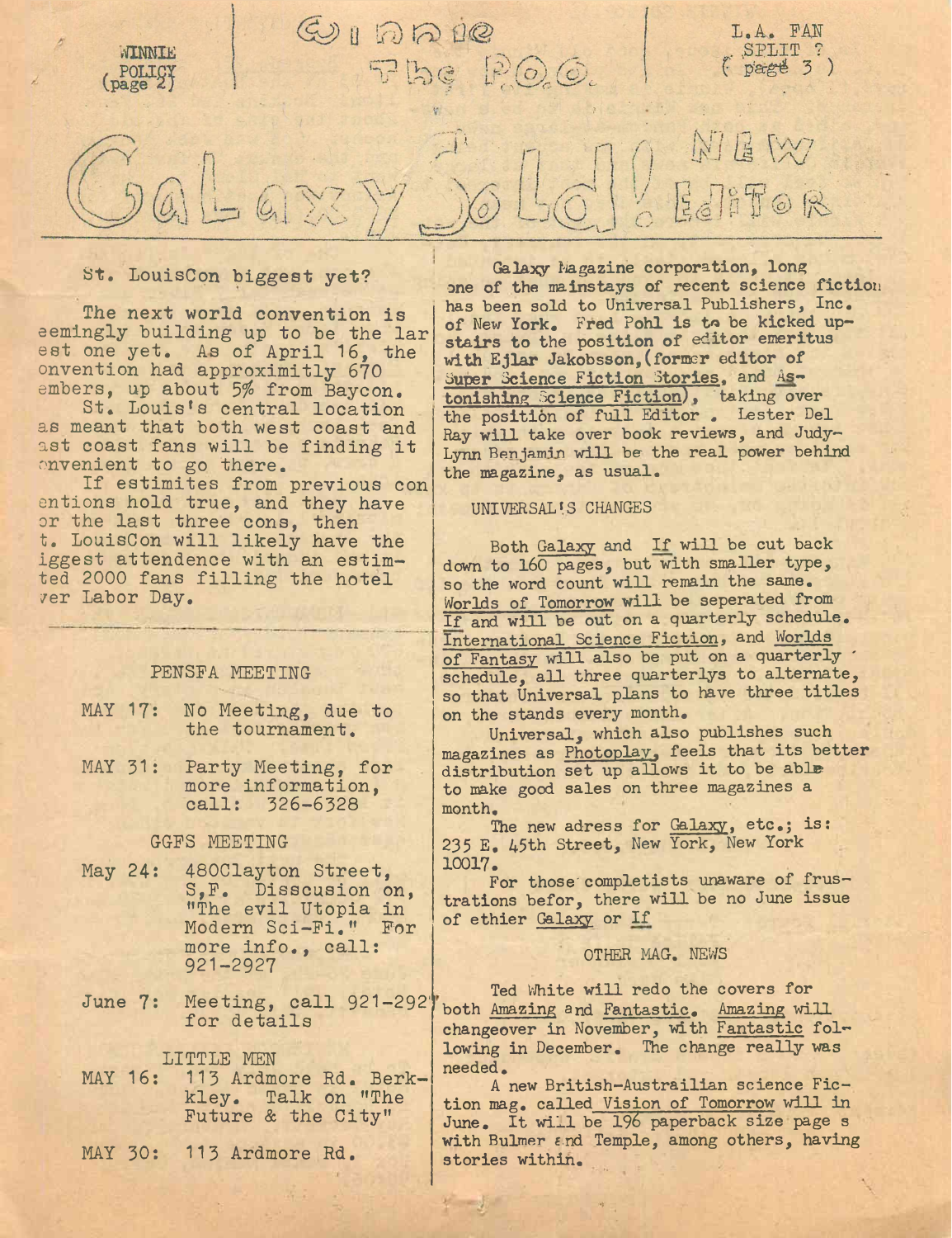## WINNIE EDITORIAL CONVENTION NEWS

As of this issue, good old Winnie the '.0.0. is no more. In its place, a new im- >rove,(I hope), Winnie is making its first • pperance. This new Winnie is to be a ne"sine, aimed at both Fandom-at-large news nd Califandom news, with the accent being iven to California news and that at large ews we feel will be of the most interest to alifomia fandom. This does not mean hat Winnie will ignore the rest of the word for the most part, on the contrary, Calfandom has allowed itself to be isolated pp long, it needs to find out what is going nin New York or Washington.

One thing California fans must face, bat is, that the initiative in Fandom, so uch of the steps being taken to set up ew things, build new conventions, and set p new faanish ''institutions" is now gon b New York, Boston, or St. Louis. Californ a has become almost a backwater in which ans react to what has occurred in other reas. We feel that one of the ways to get ack into the mainstream of fandom is to know<sup>ions</sup>. hat is going on, so you can then do somethi g about it.

Winnie will come out twice a month, ith press dates being the first and the fif eenth of every month. Cost will be /\$1.00, 16/\$2.OO, etc,, with credit eing given for tradesfrom one to five issue or each trade depending upon length and inerest of Zine. All printed contributions ill be credited towards the contributers ubscribtion. After issue number three, innie is going ONLY to subscribers, raders, and contributers, no freebis, so ubscribe early, We need the money.

# WINNIE THE P.O.O.

Editor-in-Chief: Jerry Jacks

ditorial Board: Terry Adamski Felice Rolfe Paul Moslander Mike Ward

ubscriptions: 8/\$1.00, 16/\$2.00

- rades: <sup>1</sup> to 5 issues credit, depending on length and interest.
- ddress: 2008 Green Street San Francisco, California 94123

Boskone VI: held March ^1—23 at the Boston Statler <sup>H</sup> lton. Boskone had 262 fans, about the size of the old Lun aeons. GoH was Jack Gaughan and the annual Skylark award went to Hal Clement. Ike Azimov was auctioned off for \$220.00, (eat your heart out E lan) •

One of the "highlights" the con, was a verbal exchange between Larry Niven and Al Fanshin, said to have begun when Larry Niven told Alexi t Alexi's winning the Nebula fo Rite of Passage, was "an unmitigated disaster" for the N ula awards. Niven supporters feel Larry won the discussion Panshin supporters feel it wa a draw, we make no conclus-

Neal Clark Renolyds, lor missing L.A. Fan was seen at the Boskone. Confirmation th it was indeed Renolyds has been verified.

LUNACON/EASTERCON: The Lunacon this year drew some 620 registered attendees, thus making this both the lar gest Lunacon in history, and pushing the New York convention overthe Westercon for the first time. Talk has been rife about making the Easterc a full convention and rotatin it like the Westercon, form New York to various other east coast cities.

The next Eastercon party will be hosted by the L.A. in \*72 committee at the 1970 Lun acon. Smart move, L.A.!

MIDWESTERCON: To be hel June 28-29, at the North Plaz Motel, 7911 Reading Rd., Cincinatti, Ohio 45237.

WESTERCON XXIl/FUNCON II To be held July 3-6, Miramar Hotel in Santa Monica. Goh is Randall Garrett, Fan Goh i Roy Tackett. Memberships are \$3.00 in advance to: FunCon Box 1, Santa Monica, Cal. 90406.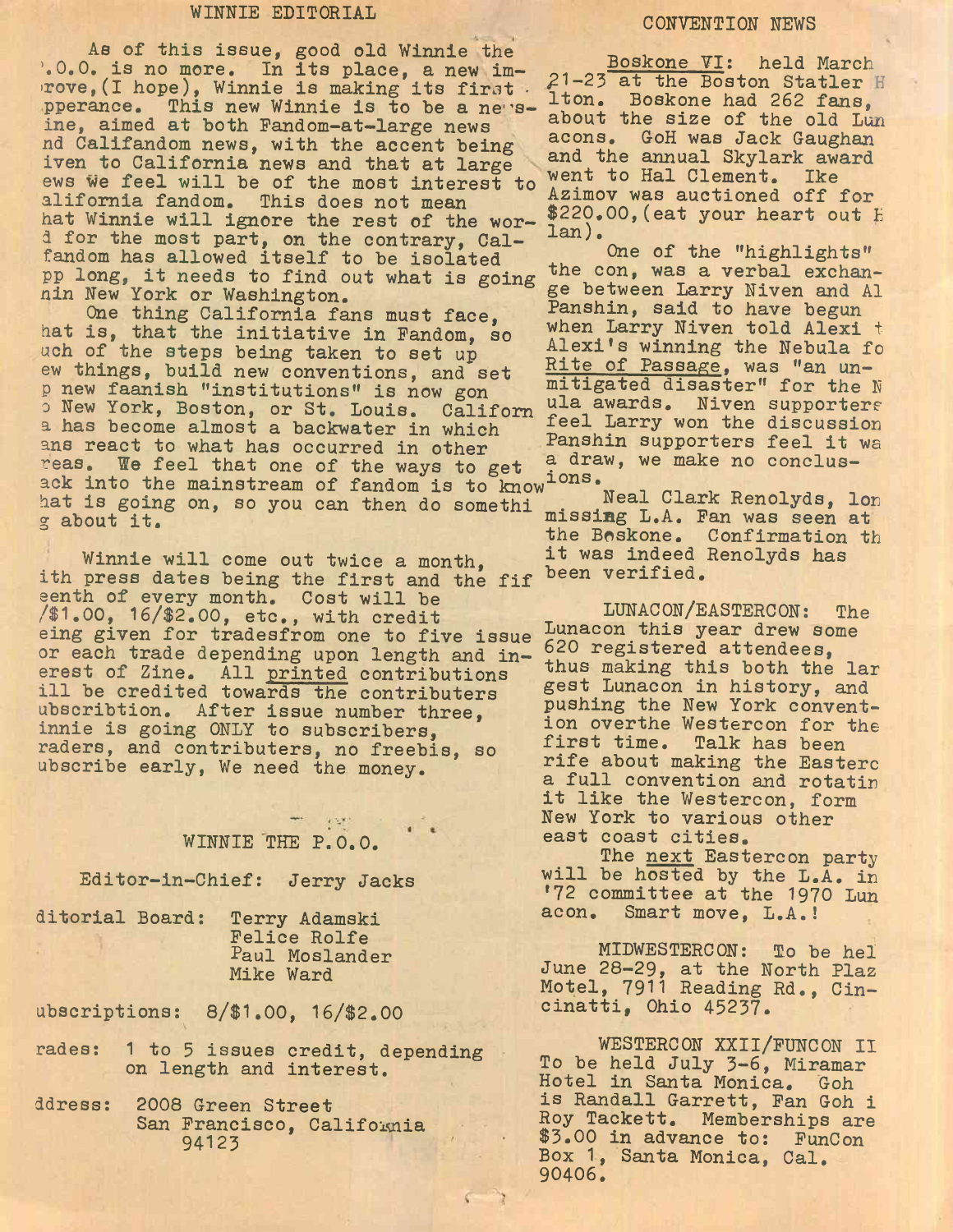## L.A. FAN SPLIT ?

Word has reached us of the nwest in A. troubles, a split between the "Fanm is a fun thing" crowd and the "Fan m is for the betterment of Science ction" bunch. The "fun" crowd has been astised and threatened with expulsion om the LASFS, a rare phenomenon, for eir snoggin and other public nucinces

The "betterment" group, currently control of LASFS, wants to turn the ub back to more sercon ways. The un" group, it seems will be boycotting e meetings and going early to the new ter-meetings gathering spa at Bruce Iz's place, ostensivly to watch the isoner, but we know better, don't we.

## VITAL STATISTICS

- BORN: To Helen Smith, J. G. Newkom theThird, CONGRADULATION!
- ENGAGEMENTS: Barry Gold and Lee Klingstien

Fred Hollander and Chris Stevens

Larry Niven and Fuzzy Pink Westowskey.

CONGRADULATION !

DEATHS: Seth Johnson on March 111 from heart attack and Enphysema. Seth was one of the controllers of the N5F for many years, running the fan zine clearing house also. Most fans met Seth through the N3F Welcomittee, of which he was a perrenial member.

> Harold Palmer Piser, exact date unknown, from cancer. Piser was one of the foremost inexers in fandom, republishing the Pavlat-Evans index as well as trying to compile a fanzine index.

## WHAT'S THE GNUS ACCROSS THE NATION??

Movietone news of Hollywood: Leo Havens will play the role of Jan. the last man on Earth in M.G.M's prod ction of Arthur 0, Clarke's great woi Childhood's End. Work is to begin so time this year. Sandra Dee is to hav a stand in,(of her own approval, of course), for the violent rape scene the new movie version of Dunwhich, ba on lovecraft's The Dunwhich Horror. Return to the Planet of the Apes, now in production in Hollywood, will have more nudity, (both male and female), more sex, and less Charleton Heston, The film is to be a November release.

David Merrick has been making no ses lately about a "mixed Media", (I should hope so), version of Ray Bradbury's The Martian Chronicles for Broadway. This would be a play with music as opposed to a musical,

Harlan Ellison has a couple of *t* ies for TV in the fire for 1970-71, as well as a movie-for-tv to appear in the 1969-70 season. An unamed as yet fantasy-horror series is being prepared by Warner brothers for use as a backup in the 1969-70 season in case of the inevitable failures. The Prisoner will be back on TV this summer on Thursdays over CBS at 8:00 PDT, If you missed this show last year, it'<sup>s</sup> a real must.

### FANZINE NOOSE

The venerable Science Fiction Times seems to be breathing its last, with the mass resignation of almost the entire staff. Frank Prieto, who has managed the thing for some time now is the only remaining staff membe;

Austrailian Science Fiction Revi<sup>&</sup>lt; has folded. Bangsund announced that lack of interest has forced him to sw tch his publishing energies to a new type zine which is to be called Scythop.

ODD 20, (the best ODD to date in our opinion), contains a laaarge artists duel between those rank amateurs Jack Gaughan and Vaughan Bode. Ray Fisher announced in this issue th; he has gone back to Mimeo from the offset he has been using. Dick Geis has also announce SFR's return to Mime